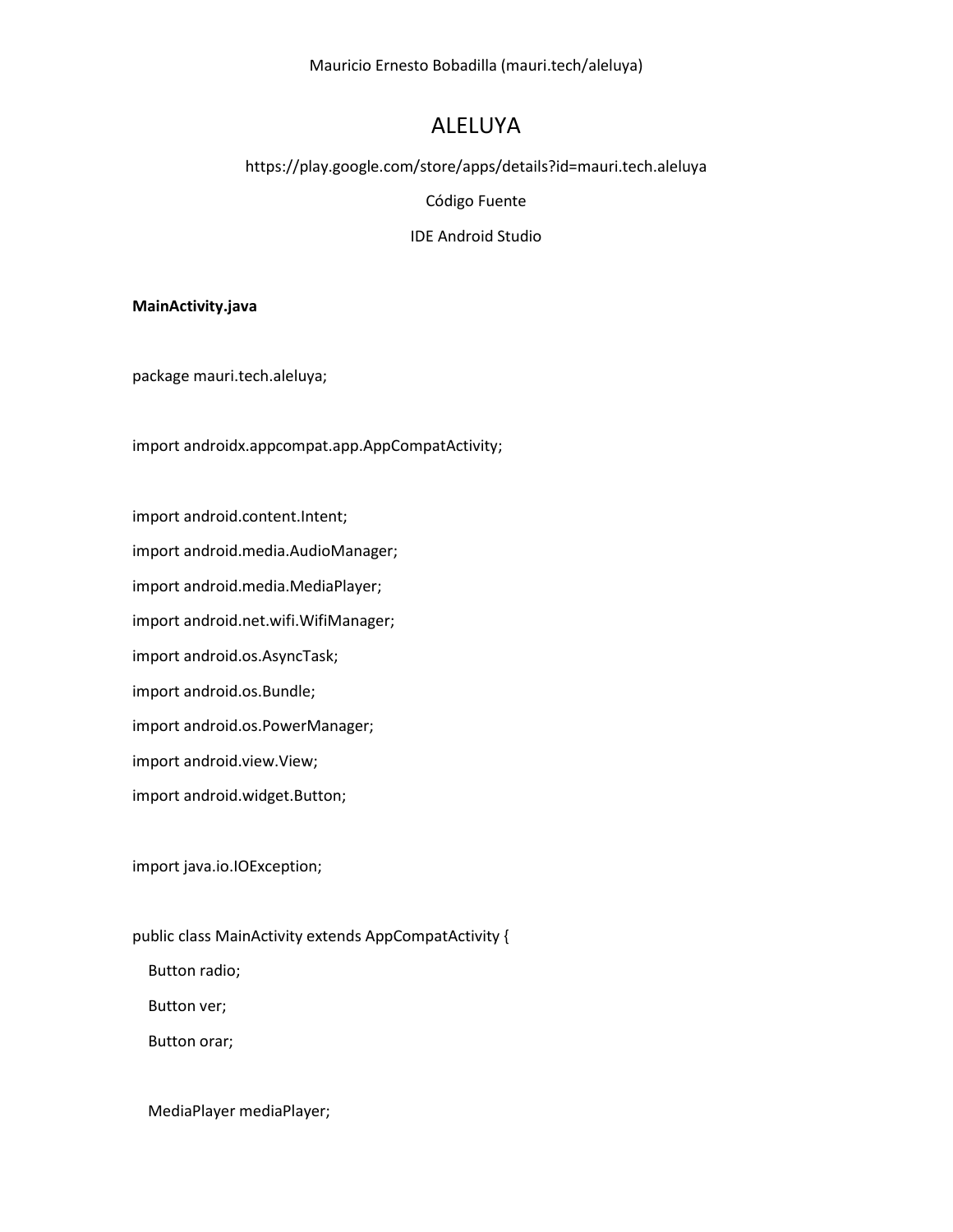```
 boolean prepared = false;
```

```
 boolean started = false;
```

```
 String stream = "https://aleluya.com:30443/radio/playlist.m3u8";
```
@Override

```
 protected void onCreate(Bundle savedInstanceState) {
```

```
 super.onCreate(savedInstanceState);
```

```
 setContentView(R.layout.activity_main);
```

```
 ver =(Button)findViewById(R.id.ver);
```

```
 ver.setOnClickListener(new View.OnClickListener() {
```

```
 @Override
```

```
 public void onClick(View v) {
```

```
 Intent ver = new Intent(MainActivity.this, JesusCristo.class);
```

```
 startActivity(ver);
```

```
 mediaPlayer.reset();
```

```
 }
```
});

```
 orar =(Button)findViewById(R.id.orar);
```

```
 orar.setOnClickListener(new View.OnClickListener() {
```

```
 @Override
```

```
 public void onClick(View v) {
```

```
 Intent orar = new Intent(MainActivity.this, OrarForever.class);
```

```
 startActivity(orar);
```

```
 }
 });
```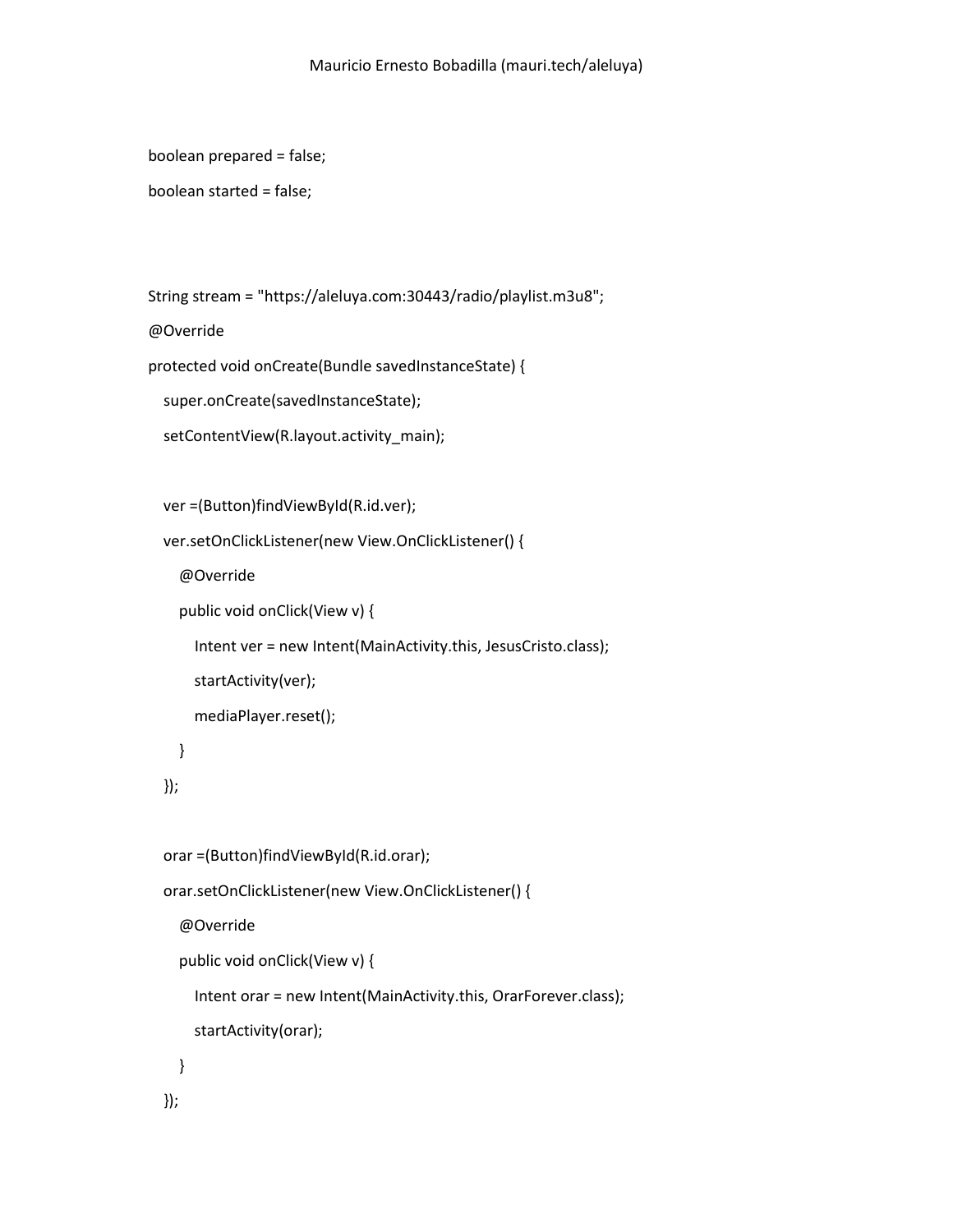PowerManager powerManager = (PowerManager) getSystemService(POWER\_SERVICE);

PowerManager.WakeLock wakeLock =

powerManager.newWakeLock(PowerManager.FULL\_WAKE\_LOCK,

"MyApp::MyWakelockTag");

wakeLock.acquire();

WifiManager.WifiLock wifiLock;

radio = (Button) findViewById(R.id.radio);

radio.setEnabled(false);

radio.setText("CARGANDO");

mediaPlayer = new MediaPlayer();

mediaPlayer.setAudioStreamType(AudioManager.STREAM\_MUSIC);

new PlayerTask().execute(stream);

radio.setOnClickListener(new View.OnClickListener() {

@Override

public void onClick(View view) {

if(started){

```
 started = false;
```
mediaPlayer.pause();

radio.setText("ESCUCHAR");

} else {

```
 started = true;
 mediaPlayer.start();
 radio.setText("PAUSAR");
```

```
 }
```
}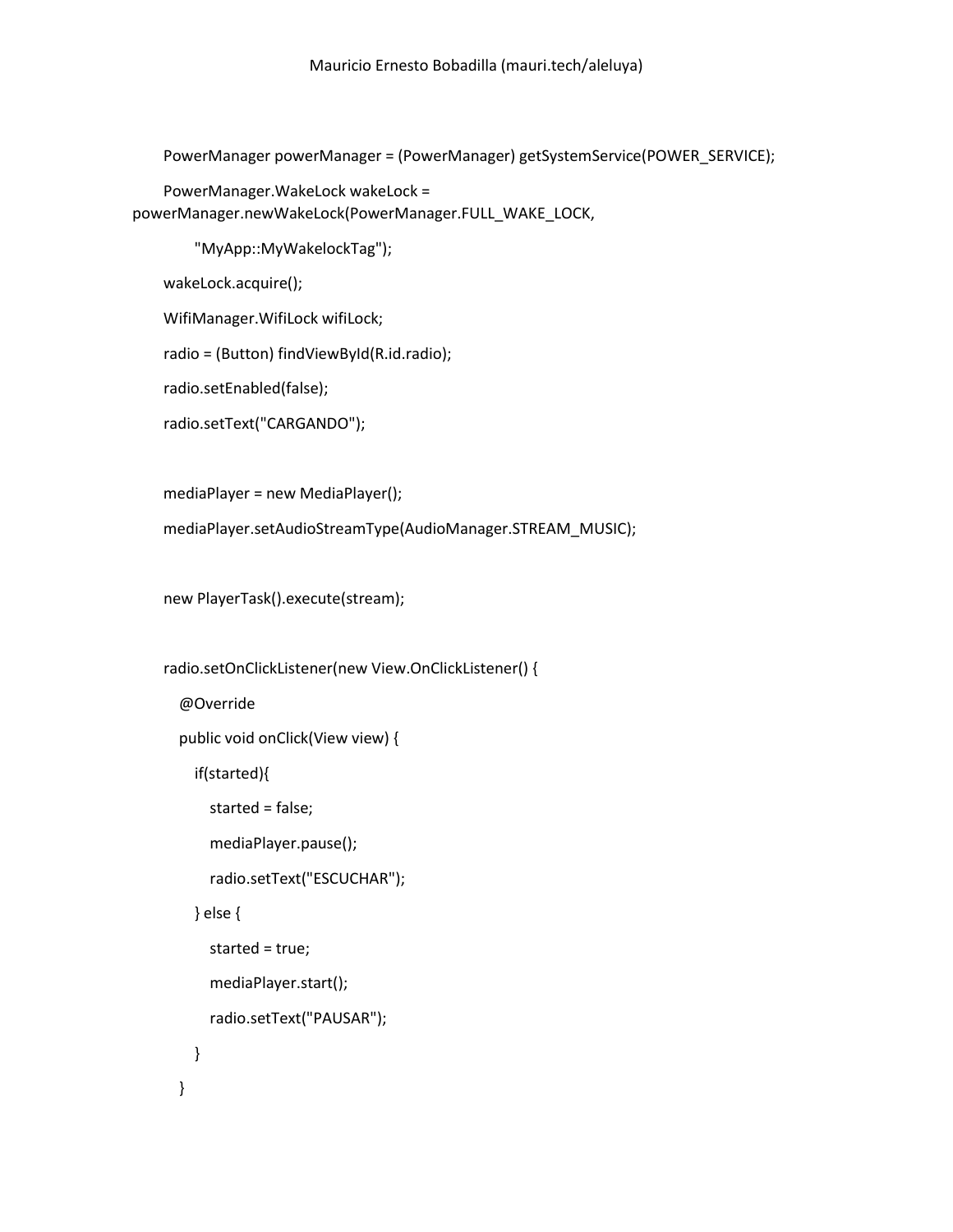```
 });
```

```
 }
```
class PlayerTask extends AsyncTask<String, Void, Boolean> {

@Override

```
 protected Boolean doInBackground(String... strings){
```
## try {

```
 mediaPlayer.setDataSource(strings[0]);
```

```
 mediaPlayer.prepare();
```
prepared = true;

```
 } catch (IOException e){
```
e.printStackTrace();

```
 }
```
return prepared;

```
 }
```

```
 @Override
```

```
 protected void onPostExecute(Boolean aBoolean) {
```

```
 super.onPostExecute(aBoolean);
```

```
 radio.setEnabled(true);
```

```
 radio.setText("ESCUCHAR");
```

```
 }
    }
}
```
**activity\_main.xml**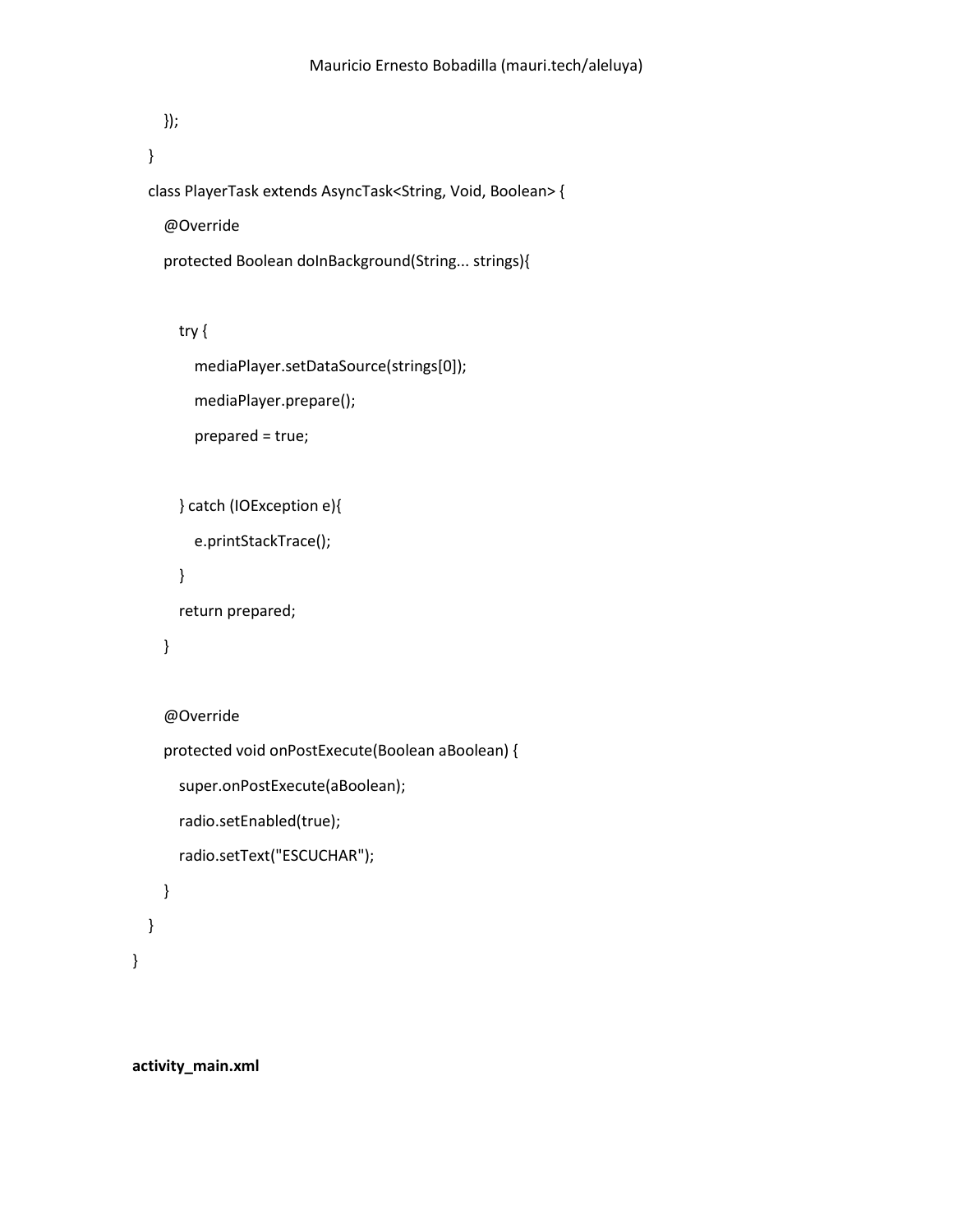<?xml version="1.0" encoding="utf-8"?> <LinearLayout xmlns:android="http://schemas.android.com/apk/res/android" xmlns:app="http://schemas.android.com/apk/res-auto" xmlns:tools="http://schemas.android.com/tools" android:layout width="match parent" android: layout height="match parent" android:background="#03A9F4" android:gravity="center" android:orientation="vertical" tools:context=".MainActivity">

### <Button

 android:id="@+id/radio" android:layout\_width="fill\_parent" android:layout\_height="wrap\_content" android:layout\_marginLeft="20dip" android:layout\_marginTop="20dip" android:layout\_marginRight="20dip" android:layout\_weight="1" android:background="#FFEB3B" android:text="Escuchar" android:textColorHighlight="#fff000" android:textSize="22sp" />

### <Button

 android:id="@+id/ver" android:layout\_width="fill\_parent" android:layout\_height="wrap\_content" android:layout\_marginLeft="20dip"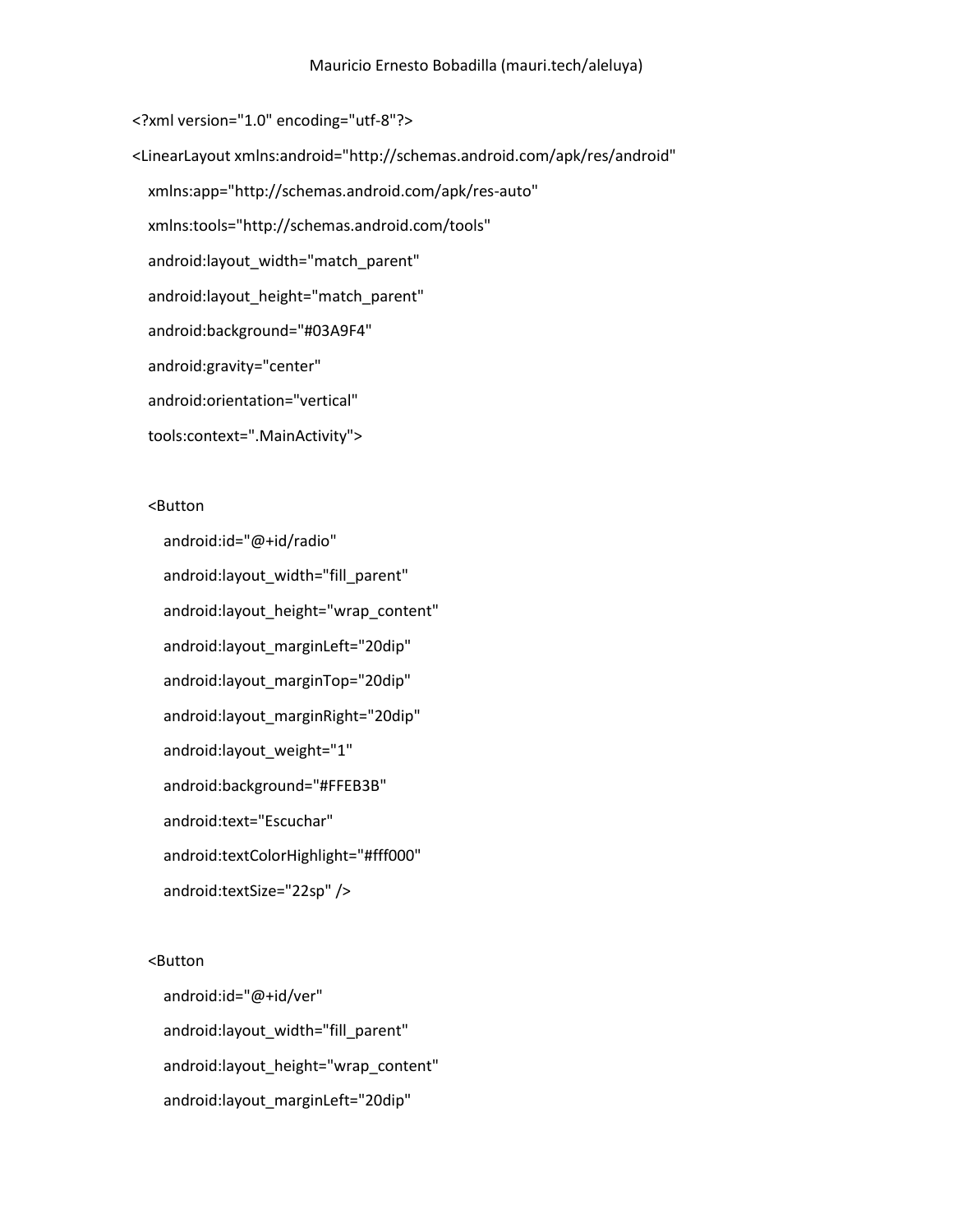android: layout\_marginTop="20dip" android:layout\_marginRight="20dip" android: layout weight="1" android:background="#ffffff" android:text="VER" android:textColor="#000000" android:textColorHighlight="#fff000" android:textSize="22sp" />

### <Button

 android:id="@+id/orar" android: layout width="fill\_parent" android:layout\_height="wrap\_content" android:layout\_marginLeft="20dip" android:layout\_marginTop="20dip" android:layout\_marginRight="20dip" android:layout\_marginBottom="20dip" android:layout\_weight="1" android:background="#FFEB3B" android:text="ORAR" android:textColor="#000000" android:textColorHighlight="#fff000" android:textSize="22sp" />

</LinearLayout>

## **AndroidManifest.xml**

<?xml version="1.0" encoding="utf-8"?> <manifest xmlns:android="http://schemas.android.com/apk/res/android"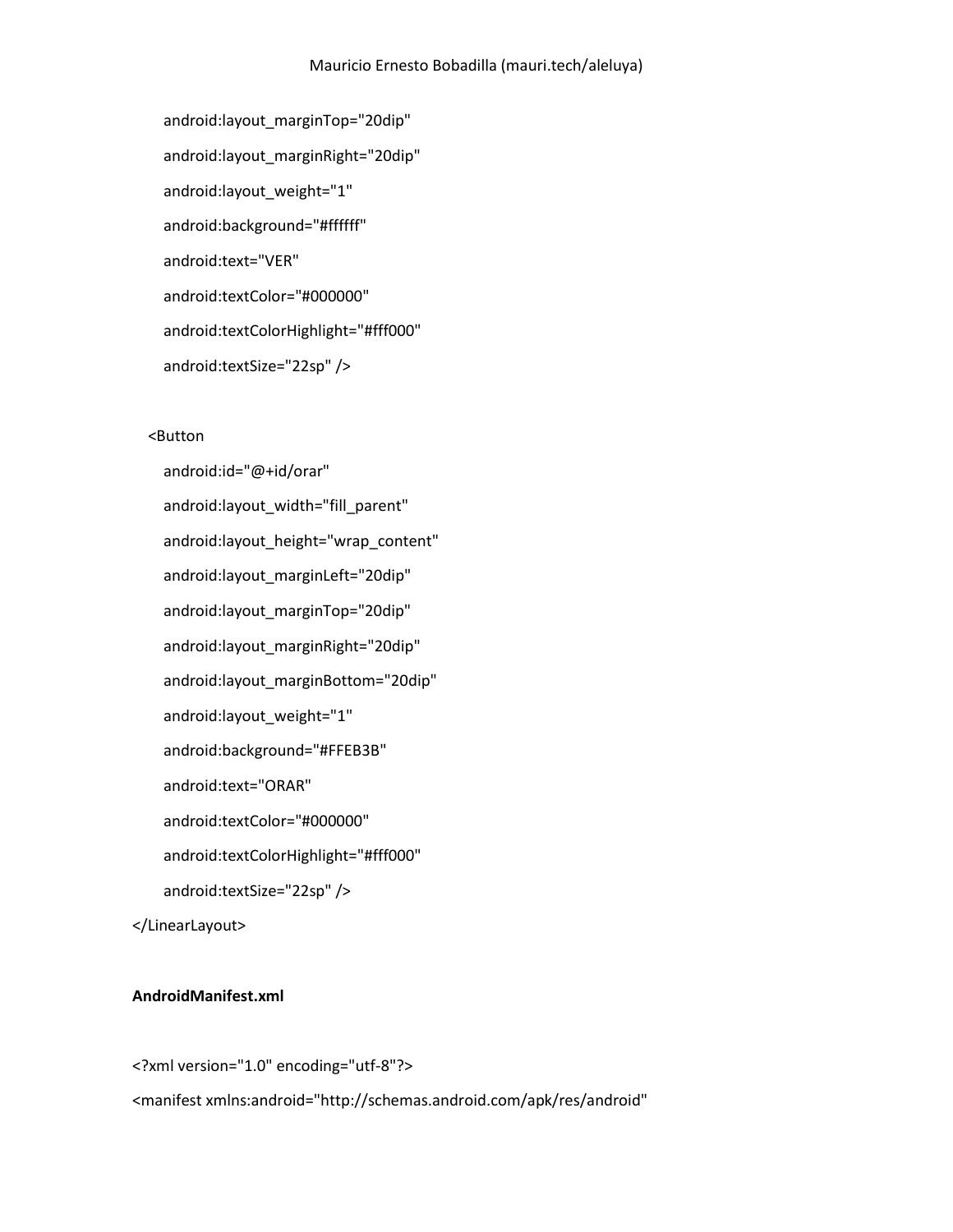package="mauri.tech.aleluya">

<uses-permission android:name="android.permission.ACCESS\_NETWORK\_STATE" />

<uses-permission android:name="android.permission.INTERNET" />

<uses-permission android:name="android.permission.WAKE\_LOCK" />

<application

android:allowBackup="true"

android:icon="@mipmap/ic\_launcher"

android:label="@string/app\_name"

android:roundIcon="@mipmap/ic\_launcher\_round"

android:supportsRtl="true"

android:theme="@style/AppTheme">

<activity android:name=".MainActivity"

android:screenOrientation="portrait">

<intent-filter>

<action android:name="android.intent.action.MAIN" />

<category android:name="android.intent.category.LAUNCHER" />

</intent-filter>

</activity>

<activity android:name=".JesusCristo"

android:keepScreenOn="true"

android:label="Jesus Cristo"

android:theme="@style/Theme.AppCompat.NoActionBar"

android:screenOrientation="landscape"

android:parentActivityName=".MainActivity">

</activity>

<activity android:name=".OrarForever"

android:keepScreenOn="true"

android:label="Orar"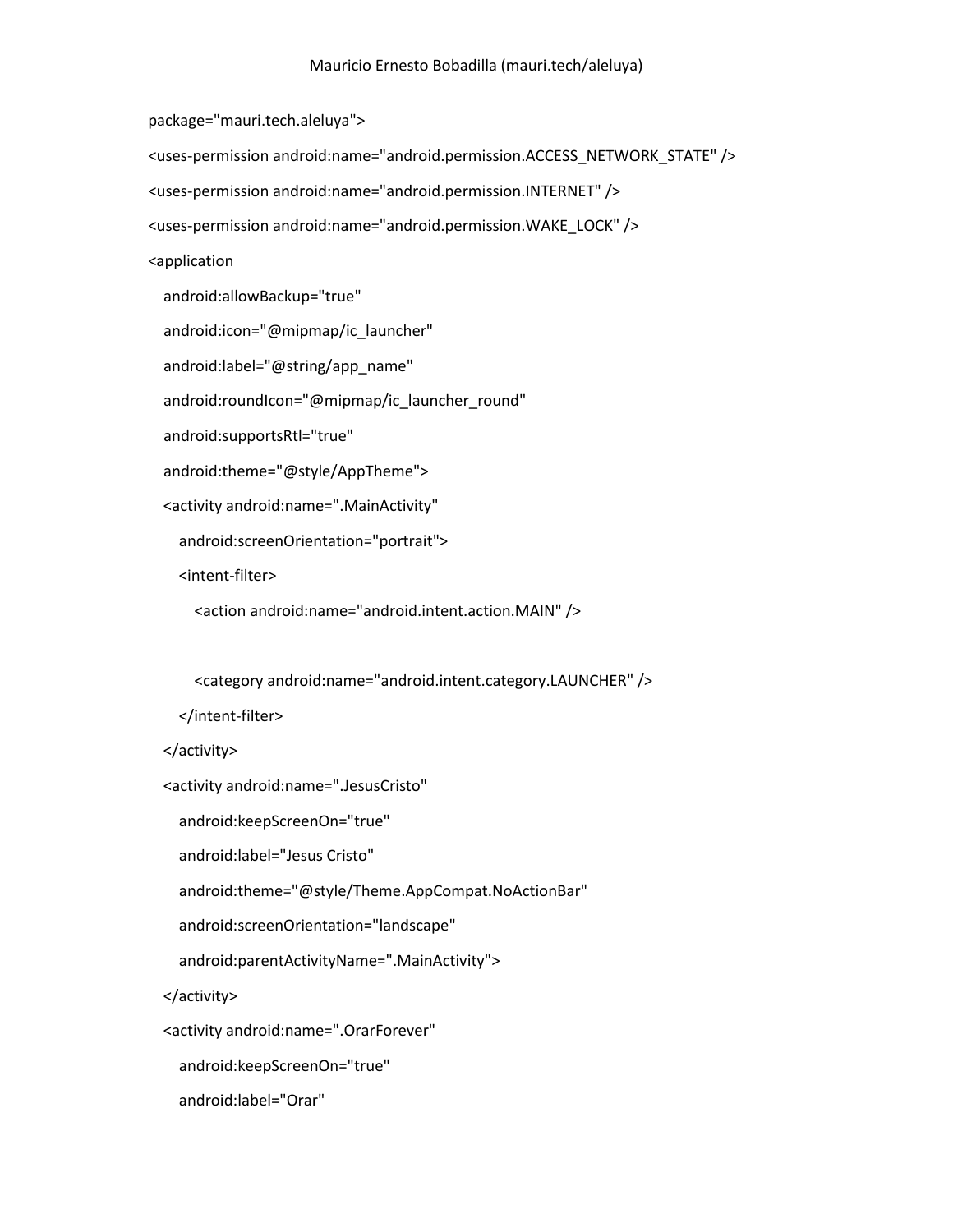android:screenOrientation="portrait"

android:parentActivityName=".MainActivity">

</activity>

</application>

</manifest>

### **JesusCristo.java**

package mauri.tech.aleluya;

import androidx.appcompat.app.AppCompatActivity;

import android.content.Intent;

import android.net.Uri;

import android.os.Bundle;

import android.view.View;

import android.view.WindowManager;

import android.widget.VideoView;

public class JesusCristo extends AppCompatActivity {

@Override

protected void onCreate(Bundle savedInstanceState) {

super.onCreate(savedInstanceState);

getWindow().setFlags(WindowManager.LayoutParams.FLAG\_FULLSCREEN,

WindowManager.LayoutParams.FLAG\_FULLSCREEN);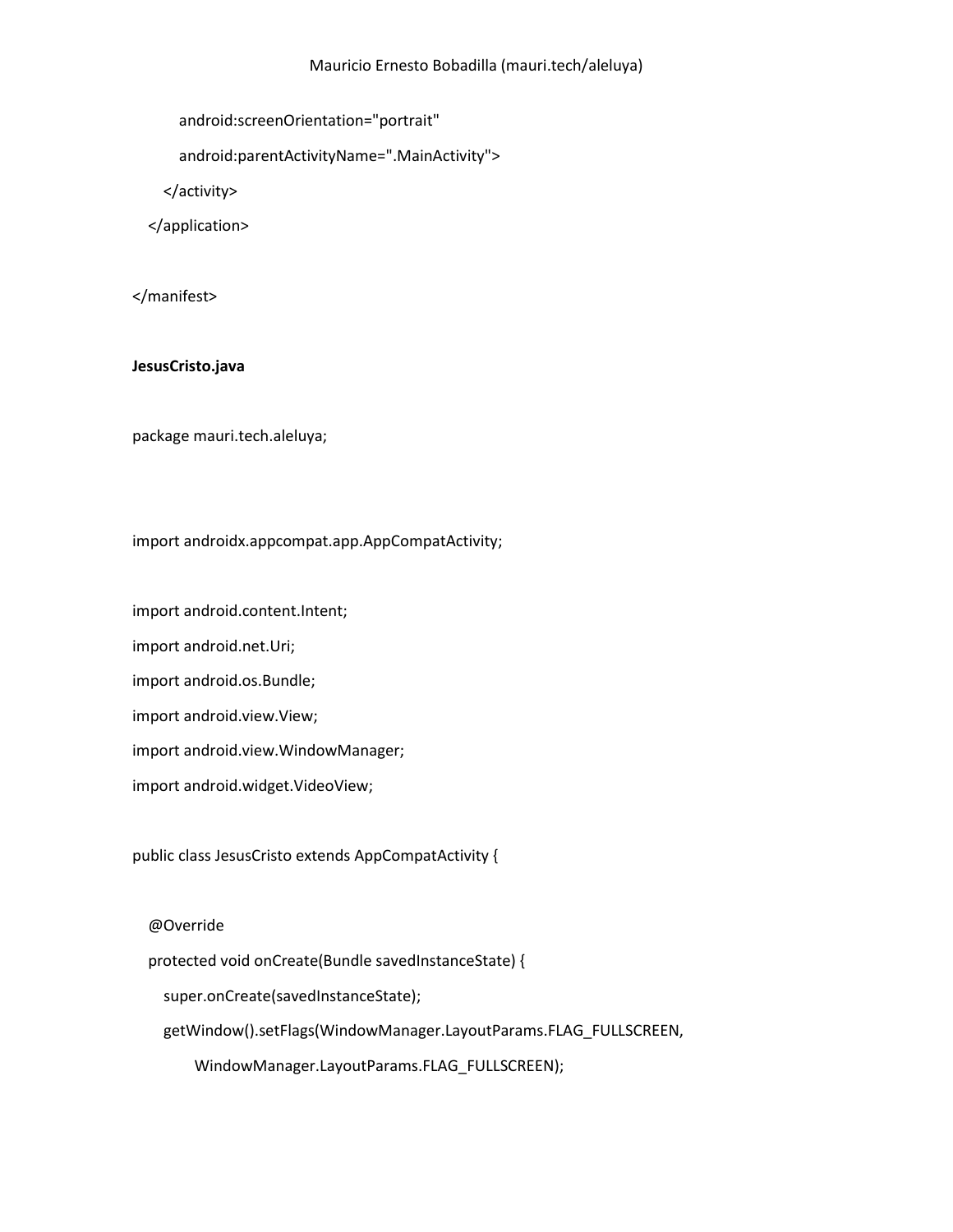```
 View decorView = getWindow().getDecorView();
```
int uiOptions = View.SYSTEM\_UI\_FLAG\_HIDE\_NAVIGATION

| View.SYSTEM\_UI\_FLAG\_FULLSCREEN

```
 | View.SYSTEM_UI_FLAG_IMMERSIVE_STICKY;
```
decorView.setSystemUiVisibility(uiOptions);

setContentView(R.layout.jesus\_cristo);

```
getWindow().addFlags(WindowManager.LayoutParams.FLAG_KEEP_SCREEN_ON);
```
Uri uri = Uri.parse("https://aleluya.com:30443/live/playlist.m3u8");

VideoView videoview = findViewById(R.id.videoView);

videoview.setVideoURI(uri);

```
 videoview.start();
```
# }

```
 @Override
```

```
 public void onBackPressed() {
```

```
 super.onBackPressed();
```

```
 startActivity(new Intent(this,MainActivity.class));
```

```
 this.finish();
```

```
 }
```

```
}
```
## **jesus\_cristo.xml**

```
<?xml version="1.0" encoding="utf-8"?>
```

```
<RelativeLayout xmlns:android="http://schemas.android.com/apk/res/android"
```

```
 xmlns:app="http://schemas.android.com/apk/res-auto"
```

```
 xmlns:tools="http://schemas.android.com/tools"
```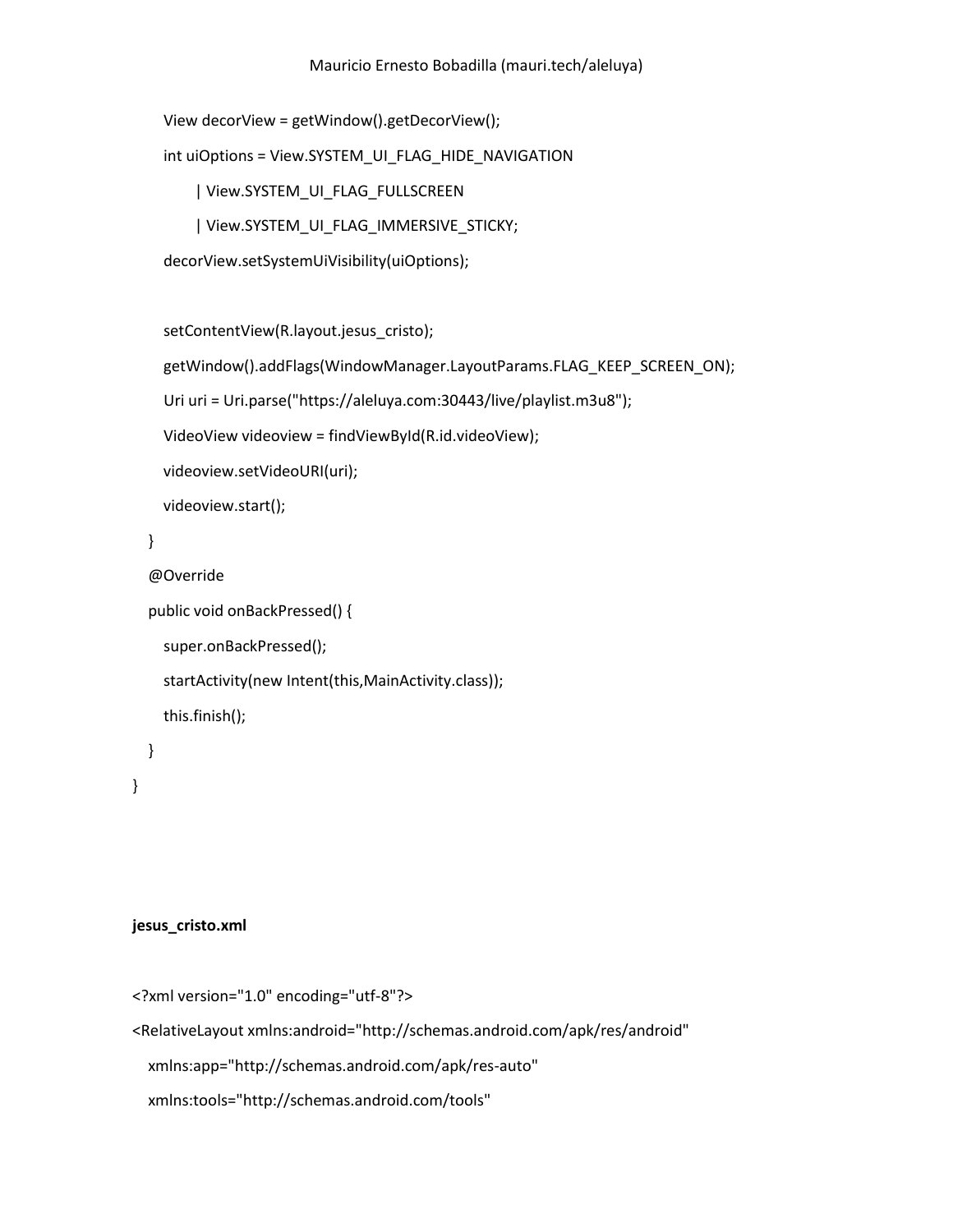android:layout width="match parent" android: layout height="match parent" android:background="@android:color/background\_dark" tools:context=".JesusCristo">

### <VideoView

 android:id="@+id/videoView" android:layout width="match parent" android:layout\_height="match\_parent" android:layout\_centerInParent="true" android:layout gravity="center" android:background="#00000000" /> </RelativeLayout>

OrarForever.java

package mauri.tech.aleluya;

import androidx.appcompat.app.AppCompatActivity;

import android.content.Intent;

import android.os.Bundle;

public class OrarForever extends AppCompatActivity {

@Override

protected void onCreate(Bundle savedInstanceState) {

super.onCreate(savedInstanceState);

setContentView(R.layout.orar\_forever);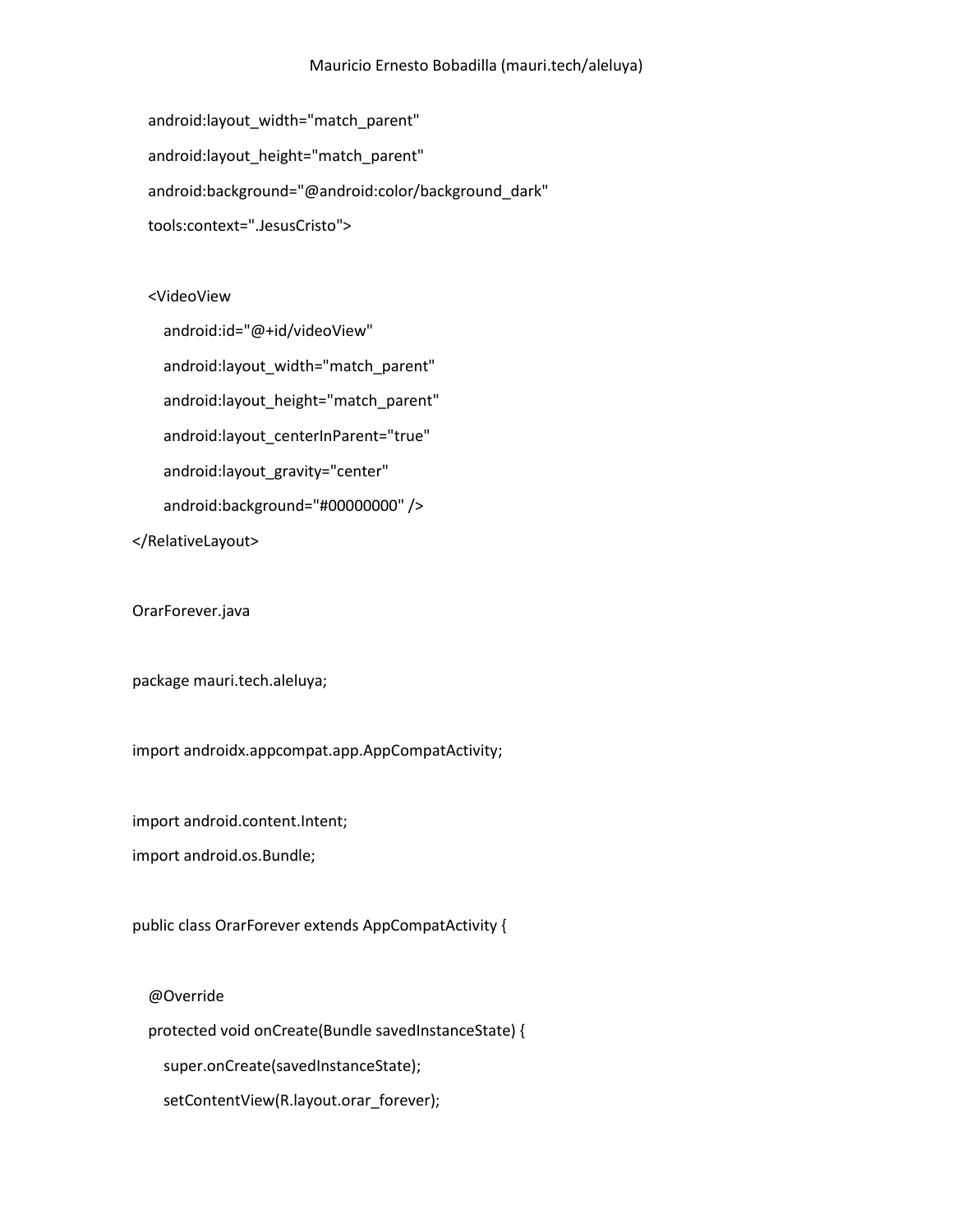```
 }
 @Override
 public void onBackPressed() {
   super.onBackPressed();
   startActivity(new Intent(this,MainActivity.class));
   this.finish();
 }
```

```
}
```
## **orar\_forever.xml**

```
<?xml version="1.0" encoding="utf-8"?>
```
<LinearLayout xmlns:android="http://schemas.android.com/apk/res/android" android:orientation="vertical" android:layout width="match\_parent" android:layout\_height="match\_parent">

```
 tools:context=".OrarForever">
```
<TextView

```
 android:id="@+id/textView1"
   android:layout_width="match_parent"
   android:layout_height="wrap_content"
   android:layout_marginLeft="30dip"
  android: layout_marginTop="30dip"
   android:layout_marginRight="10dip"
   android:textSize="14sp"
   android:text="Agradezco a Dios por todo" />
 <TextView
   android:id="@+id/textView2"
   android:layout_width="match_parent"
```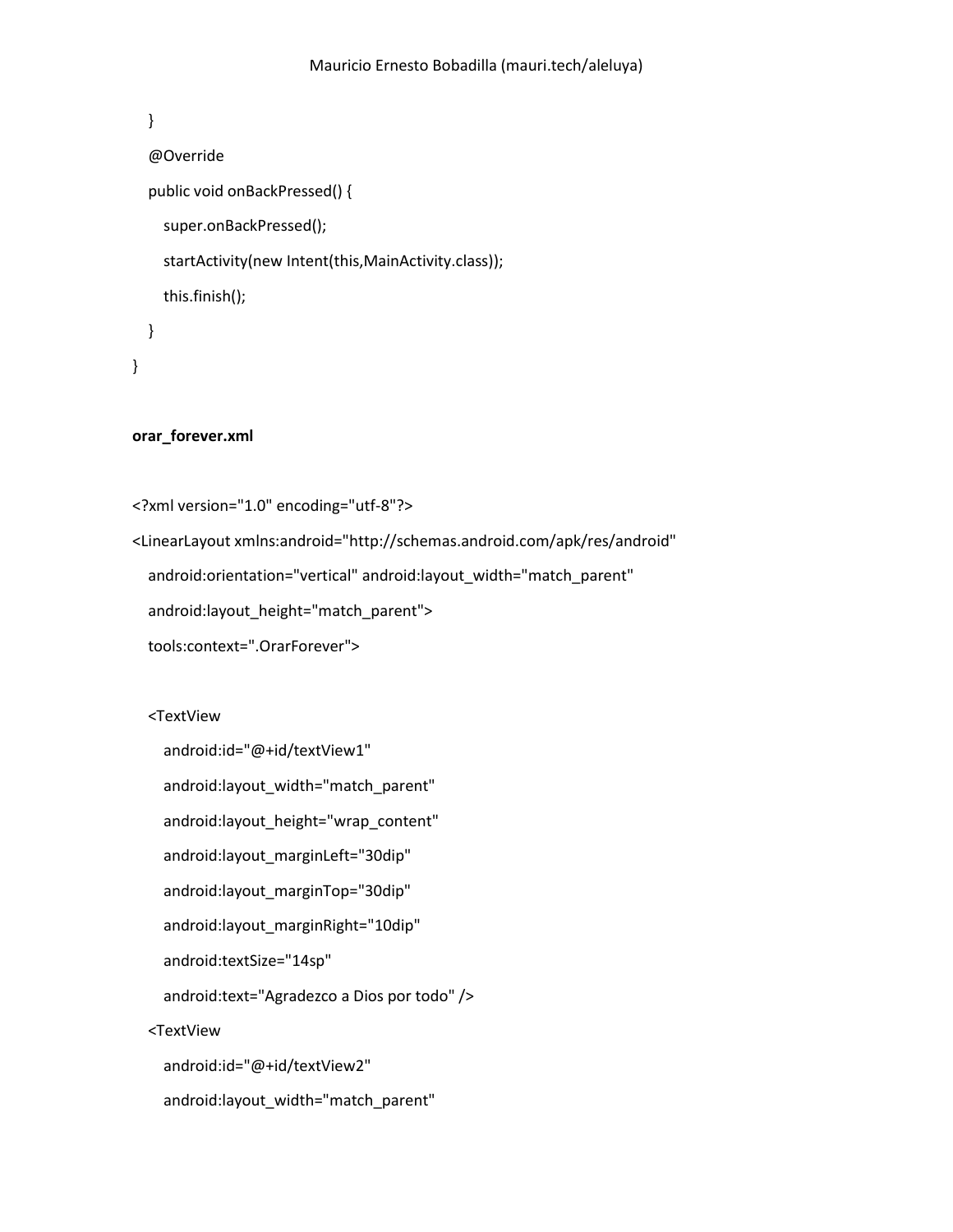```
android:layout height="wrap content"
  android:layout_marginLeft="30dip"
  android: layout_marginTop="10dip"
  android: layout margin Right="10dip"
   android:textSize="14sp"
   android:text="Pido al Espíritu Santo iluminación" />
 <TextView
   android:id="@+id/textView3"
  android:layout width="match parent"
   android:layout_height="wrap_content"
  android: layout marginLeft="30dip"
  android: layout_marginTop="10dip"
   android:layout_marginRight="10dip"
   android:textSize="14sp"
   android:text="Leo la Santa Biblia" />
 <TextView
   android:id="@+id/textView4"
  android:layout width="match parent"
  android:layout height="wrap content"
   android:layout_marginLeft="30dip"
  android: layout_marginTop="10dip"
   android:layout_marginRight="10dip"
   android:textSize="14sp"
   android:text="Pido a Jesús bendiciones" />
 <TextView
   android:id="@+id/textView5"
   android:layout_width="match_parent"
   android:layout_height="wrap_content"
   android:layout_marginLeft="30dip"
```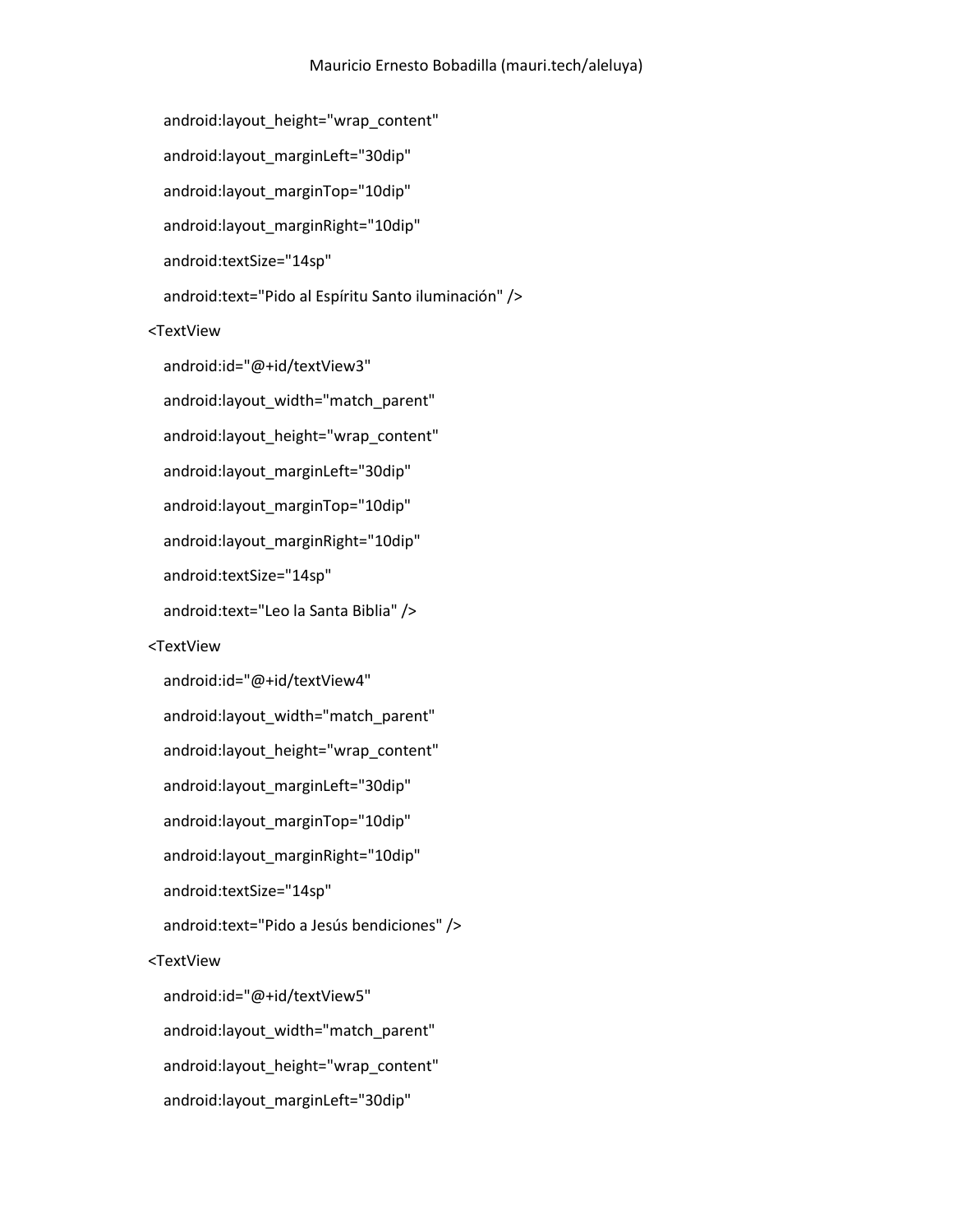```
android: layout_marginTop="10dip"
  android: layout margin Right="10dip"
   android:textSize="14sp"
   android:text="Orando como él nos enseñó:" />
 <TextView
   android:id="@+id/textView6"
  android:layout width="match parent"
  android:layout height="wrap content"
  android:layout_marginLeft="30dip"
   android:layout_marginTop="30dip"
  android: layout margin Right="10dip"
   android:textSize="13sp"
   android:text="Padre nuestro," />
 <TextView
   android:id="@+id/textView7"
  android:layout width="match parent"
  android:layout height="wrap content"
  android:layout_marginLeft="30dip"
  android: layout marginTop="5dip"
   android:layout_marginRight="10dip"
   android:textSize="13sp"
   android:text="que estás en los Cielos," />
 <TextView
   android:id="@+id/textView8"
  android:layout width="match parent"
   android:layout_height="wrap_content"
   android:layout_marginLeft="30dip"
   android:layout_marginTop="5dip"
```
android:layout\_marginRight="10dip"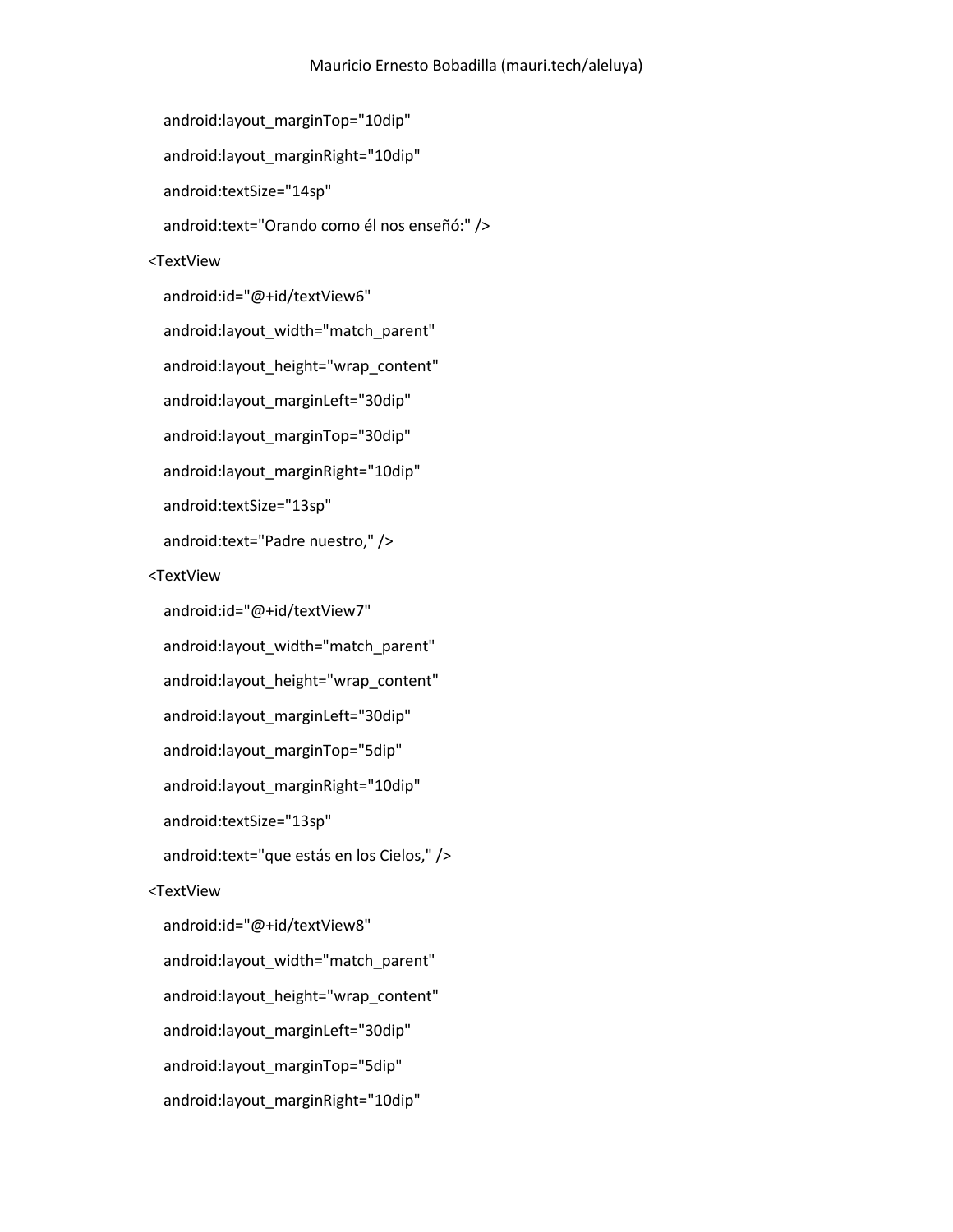```
 android:textSize="13sp"
   android:text="santificado sea tu nombre," />
 <TextView
   android:id="@+id/textView9"
  android:layout width="match parent"
  android:layout height="wrap content"
  android:layout_marginLeft="30dip"
  android:layout_marginTop="5dip"
  android: layout margin Right="10dip"
  android:textSize="13sp"
  android:text="venga a nosotros tu Reino," />
 <TextView
   android:id="@+id/textView10"
  android:layout width="match parent"
   android:layout_height="wrap_content"
  android:layout_marginLeft="30dip"
  android:layout_marginTop="5dip"
  android: layout margin Right="10dip"
   android:textSize="13sp"
   android:text="hágase tu voluntad" />
 <TextView
   android:id="@+id/textView11"
  android:layout_width="match_parent"
   android:layout_height="wrap_content"
  android:layout_marginLeft="30dip"
   android:layout_marginTop="5dip"
  android:layout_marginRight="10dip"
   android:textSize="13sp"
   android:text="así en la tierra " />
```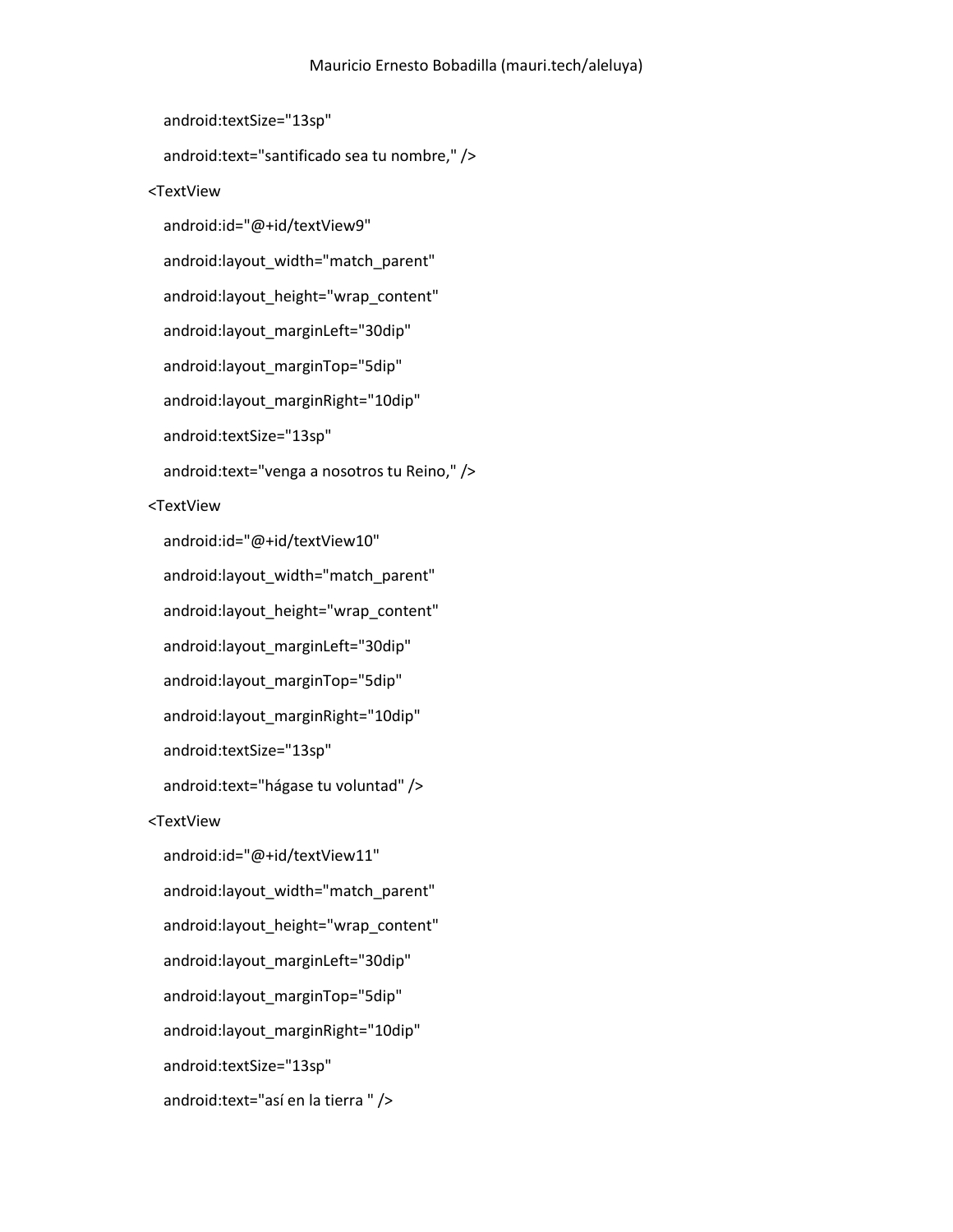## <TextView

 android:id="@+id/textView12" android:layout width="match parent" android:layout height="wrap content" android: layout marginLeft="30dip" android: layout marginTop="5dip" android: layout margin Right="10dip" android:textSize="13sp" android:text="como en el cielo." /> <TextView android:id="@+id/textView19" android:layout width="match parent" android:layout\_height="wrap\_content" android:layout\_marginLeft="30dip" android:layout\_marginTop="5dip" android:layout\_marginRight="0dip" android:textSize="13sp" android:text="Danos hoy nuestro pan de cada día" /> <TextView android:id="@+id/textView13" android:layout width="match parent" android:layout\_height="wrap\_content" android:layout\_marginLeft="30dip" android:layout\_marginTop="5dip" android: layout margin Right="0dip" android:textSize="13sp" android:text="Y perdona nuestras ofensas" /> <TextView

android:id="@+id/textView14"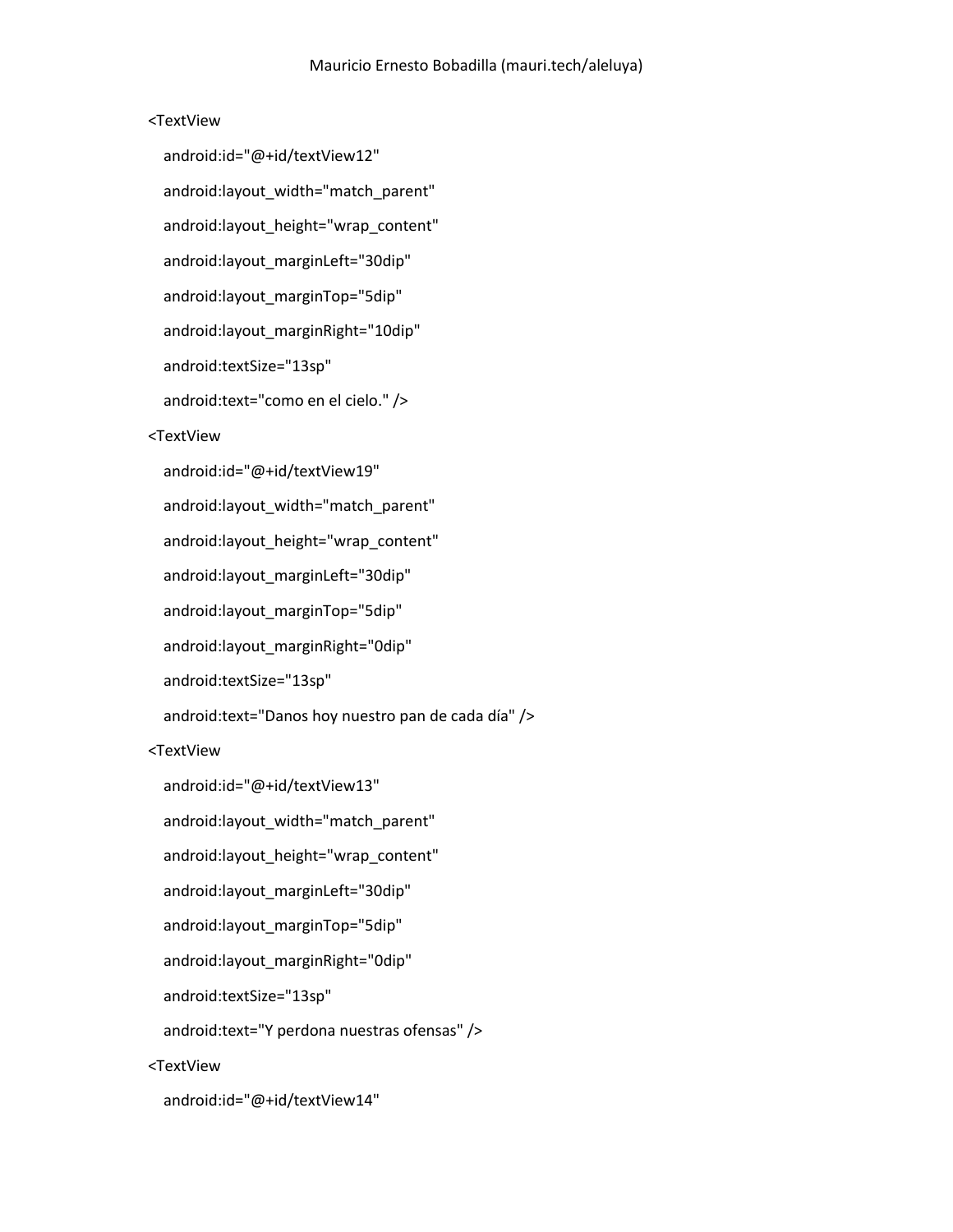android:layout width="match parent" android:layout height="wrap content" android: layout marginLeft="30dip" android: layout marginTop="5dip" android: layout margin Right="10dip" android:textSize="13sp" android:text="así como nosotros perdonamos" /> <TextView android:id="@+id/textView15" android:layout\_width="match\_parent" android:layout height="wrap content" android: layout marginLeft="30dip" android:layout\_marginTop="5dip" android: layout margin Right="10dip" android:textSize="13sp" android:text="a los que nos ofenden," /> <TextView android:id="@+id/textView16" android:layout width="match parent" android:layout\_height="wrap\_content" android: layout marginLeft="30dip" android:layout\_marginTop="5dip" android: layout margin Right="10dip" android:textSize="13sp" android:text="y no nos dejes caer en la tentación," /> <TextView android:id="@+id/textView17" android:layout\_width="match\_parent" android:layout\_height="wrap\_content"